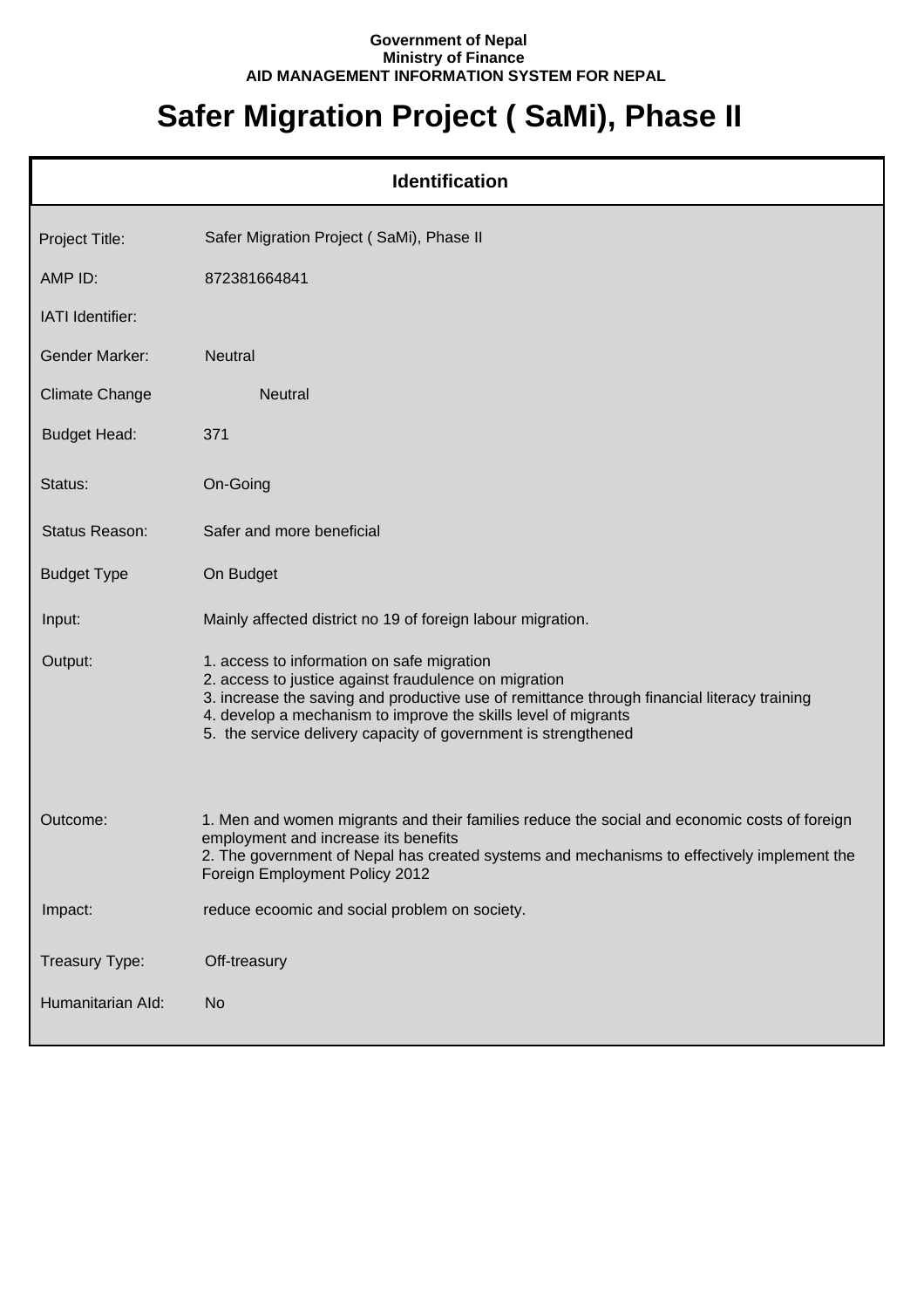| Location     |            |
|--------------|------------|
| Location     | Percentage |
| <b>NEPAL</b> | 100.0%     |

| <b>Sector</b>                        |            |
|--------------------------------------|------------|
| Sector                               | Percentage |
| Nepal Sector Classification LABOUR 0 | 100.0%     |

| <b>Implementing/Executing Agency</b>         |        |  |
|----------------------------------------------|--------|--|
| Donor                                        |        |  |
| Swiss Agency for Development and Cooperation | 0.0%   |  |
| <b>Responsible Organization</b>              |        |  |
| Ministry of Labour & Employment and Commerce | 100.0% |  |
| <b>Executing Agency</b>                      |        |  |
| Ministry of Labour & Employment and Commerce | 100.0% |  |
| <b>Implementing Agency</b>                   |        |  |
| Ministry of Labour & Employment and Commerce | 100.0% |  |

| <b>Funding</b>                                                           |                                                     |                    |                               |            |                     |
|--------------------------------------------------------------------------|-----------------------------------------------------|--------------------|-------------------------------|------------|---------------------|
| Transaction<br>Date                                                      | Type of<br>Assistance                               | Mode of<br>Payment | Post Earthquake<br>Assistance | Commitment | <b>Disbursement</b> |
|                                                                          | <b>Swiss Agency for Development and Cooperation</b> |                    |                               |            |                     |
| <b>Actual</b>                                                            |                                                     |                    |                               |            |                     |
| 2/18/2020<br><b>Grant Aid</b><br><b>Direct Payment</b><br>-131,788<br>No |                                                     |                    |                               |            |                     |
| <b>UNDISBURSED BALANCE</b>                                               |                                                     |                    | 131,788                       |            |                     |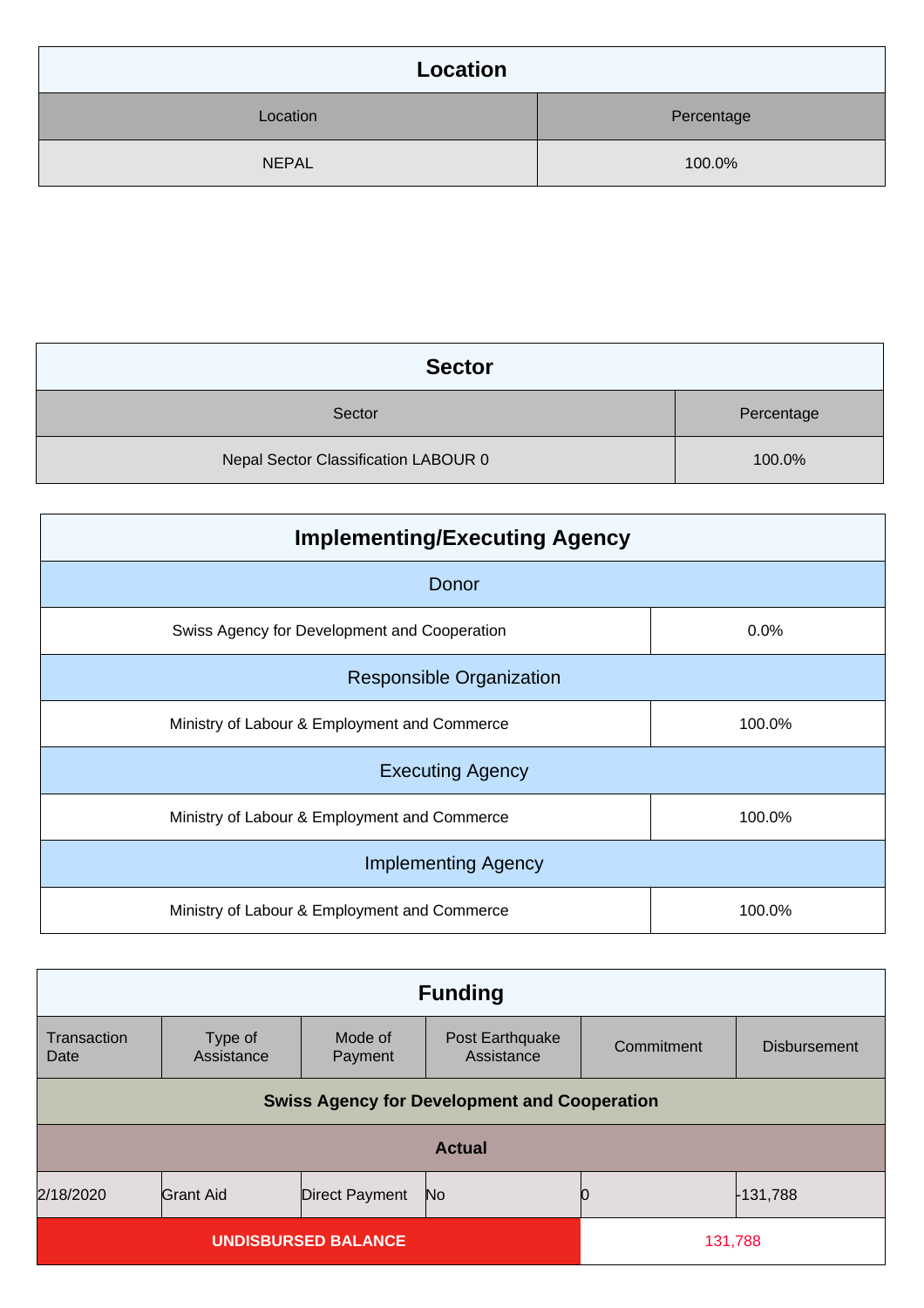| Transaction<br>Date        | Type of<br>Assistance | Mode of<br>Payment    | Post Earthquake<br>Assistance | Commitment | <b>Disbursement</b> |
|----------------------------|-----------------------|-----------------------|-------------------------------|------------|---------------------|
| 9/18/2013                  | <b>Grant Aid</b>      | <b>Direct Payment</b> | No                            | Ю          | 650,054             |
| 10/18/2016                 | <b>Grant Aid</b>      | <b>Direct Payment</b> | No                            | 0          | 1,364,010           |
| 12/16/2016                 | <b>Grant Aid</b>      | <b>Direct Payment</b> | No                            | 0          | 31,161              |
| 3/24/2017                  | <b>Grant Aid</b>      | <b>Direct Payment</b> | No                            | 13,785,919 | Ю                   |
| 3/31/2017                  | <b>Grant Aid</b>      | <b>Direct Payment</b> | No                            | Ю          | 1,034,759           |
| 10/31/2017                 | <b>Grant Aid</b>      | <b>Direct Payment</b> | No                            | Ю          | 586,761             |
| 12/31/2017                 | <b>Grant Aid</b>      | <b>Direct Payment</b> | No                            | Ю          | 1,856,555           |
| 7/15/2018                  | <b>Grant Aid</b>      | <b>Direct Payment</b> | No                            | Ю          | 24,559              |
| 8/15/2018                  | <b>Grant Aid</b>      | <b>Direct Payment</b> | No                            | Ю          | 6,181               |
| 8/21/2018                  | <b>Grant Aid</b>      | <b>Direct Payment</b> | No                            | 0          | 25,701              |
| 3/21/2019                  | <b>Grant Aid</b>      | <b>Direct Payment</b> | No                            | Ŋ          | 402,210             |
| 11/7/2019                  | <b>Grant Aid</b>      | <b>Direct Payment</b> | No                            | 0          | 211,268             |
| 8/2/2013                   | <b>Grant Aid</b>      | <b>Direct Payment</b> | No                            | Ŋ          | 975,081             |
| 3/31/2014                  | <b>Grant Aid</b>      | <b>Direct Payment</b> | No                            | Ю          | 1,014,885           |
| 9/26/2014                  | <b>Grant Aid</b>      | <b>Direct Payment</b> | No                            | Ю          | 10,566              |
| 10/21/2014                 | <b>Grant Aid</b>      | <b>Direct Payment</b> | No                            | Ю          | 954,198             |
| 12/10/2014                 | <b>Grant Aid</b>      | <b>Direct Payment</b> | No                            | 0          | 414,568             |
| 1/26/2015                  | <b>Grant Aid</b>      | <b>Direct Payment</b> | No                            | Ю          | 22,349              |
| 3/31/2015                  | <b>Grant Aid</b>      | <b>Direct Payment</b> | No                            | Ю          | 7,313               |
| 4/13/2015                  | <b>Grant Aid</b>      | <b>Direct Payment</b> | No                            | Ю          | 915,592             |
| 10/7/2015                  | <b>Grant Aid</b>      | <b>Direct Payment</b> | No                            | Ю          | 821,068             |
| 12/16/2015                 | <b>Grant Aid</b>      | <b>Direct Payment</b> | No                            | Ю          | 507,340             |
| 3/11/2016                  | <b>Grant Aid</b>      | <b>Direct Payment</b> | No                            | Ю          | 9,923               |
| 5/5/2016                   | <b>Grant Aid</b>      | <b>Direct Payment</b> | No                            | Ŋ          | 1,569,863           |
| <b>UNDISBURSED BALANCE</b> |                       |                       |                               | 501,755    |                     |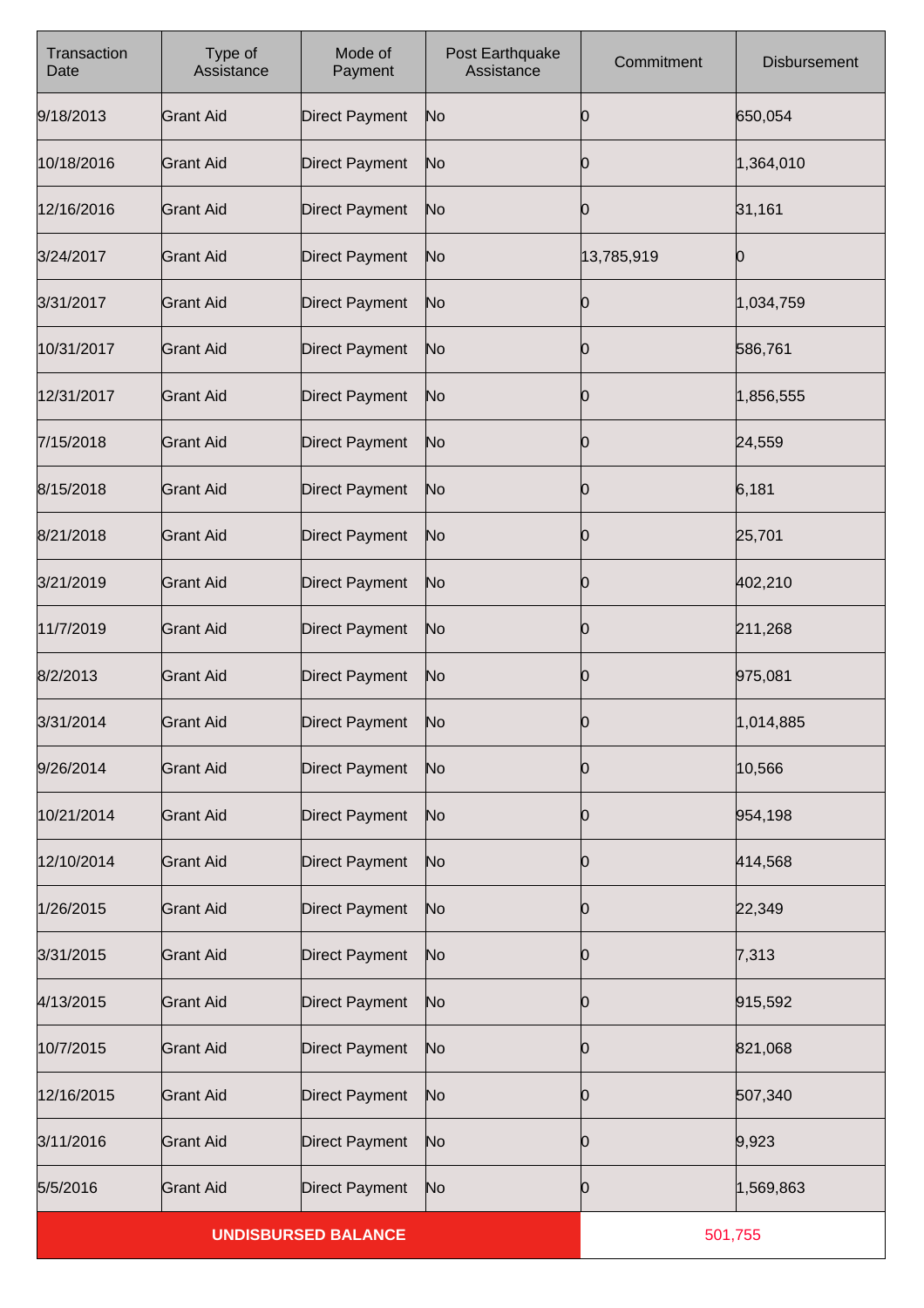| Transaction<br>Date        | Type of<br>Assistance                                | Mode of<br>Payment    | Post Earthquake<br>Assistance | Commitment  | <b>Disbursement</b> |
|----------------------------|------------------------------------------------------|-----------------------|-------------------------------|-------------|---------------------|
| 5/26/2016                  | <b>Grant Aid</b>                                     | <b>Direct Payment</b> | No                            |             | 20,566              |
| 8/31/2016                  | <b>Grant Aid</b>                                     | <b>Direct Payment</b> | No                            | Ю           | 534,383             |
| 9/22/2016                  | <b>Grant Aid</b>                                     | <b>Direct Payment</b> | No                            | Ю           | 20,491              |
|                            |                                                      | <b>Total</b>          |                               | 13,785,919  | 13,859,602          |
|                            |                                                      |                       | <b>Planned</b>                |             |                     |
| 9/30/2013                  | <b>Grant Aid</b>                                     | <b>Direct Payment</b> | No                            | Ю           | 1,625,135           |
| 3/31/2014                  | <b>Grant Aid</b>                                     | <b>Direct Payment</b> | No                            |             | 1,014,885           |
| 12/31/2016                 | <b>Grant Aid</b>                                     | <b>Direct Payment</b> | No                            | Ю           | 429,924             |
| 3/21/2019                  | <b>Grant Aid</b>                                     | <b>Direct Payment</b> | No                            |             | 431,601             |
| 9/30/2014                  | <b>Grant Aid</b>                                     | <b>Direct Payment</b> | No                            | Ю           | 1,366,264           |
| 12/31/2015                 | <b>Grant Aid</b>                                     | <b>Direct Payment</b> | No                            | O           | 237,434             |
| 9/30/2016                  | <b>Grant Aid</b>                                     | <b>Direct Payment</b> | No                            | Ю           | 1,392,824           |
| 3/31/2016                  | <b>Grant Aid</b>                                     | <b>Direct Payment</b> | No                            | O           | 1,556,492           |
| 3/31/2015                  | Grant Aid                                            | Direct Payment        | No                            | Ŋ           | 901,572             |
| 3/31/2018                  | <b>Grant Aid</b>                                     | <b>Direct Payment</b> | No                            | 0           | 241,629             |
| 12/31/2019                 | <b>Grant Aid</b>                                     | <b>Direct Payment</b> | No                            | O           | 177,505             |
| 9/30/2015                  | <b>Grant Aid</b>                                     | <b>Direct Payment</b> | N <sub>o</sub>                | 10          | 822,236             |
|                            |                                                      | <b>Total</b>          |                               | $\mathbf 0$ | 10,197,497          |
|                            | Total (Swiss Agency for Development and Cooperation) |                       |                               | 13,785,919  | 24,057,099          |
| <b>UNDISBURSED BALANCE</b> |                                                      |                       | $-10,271,180$                 |             |                     |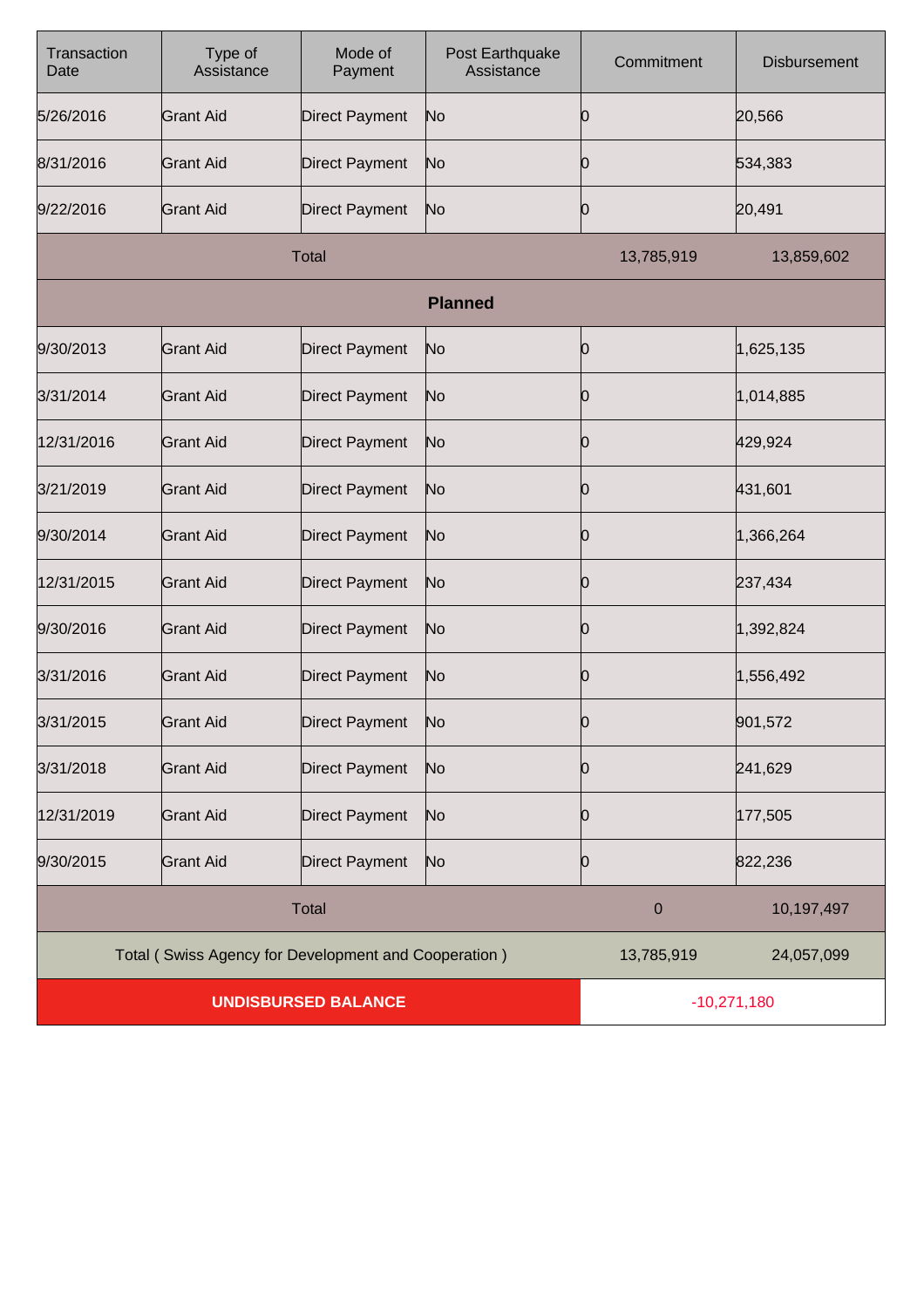## **Progress Achieved**

Progress Achieved:

Key Problems:

Steps Taken to Solve Problems:

|                                   | <b>Funding Information</b> |
|-----------------------------------|----------------------------|
| <b>Total Actual Commitment</b>    | 13,785,919                 |
| <b>Total Planned Commitment</b>   | $\mathbf 0$                |
| <b>Total Actual Disbursement</b>  | 13,859,616                 |
| <b>Total Planned Disbursement</b> | 10,197,503                 |